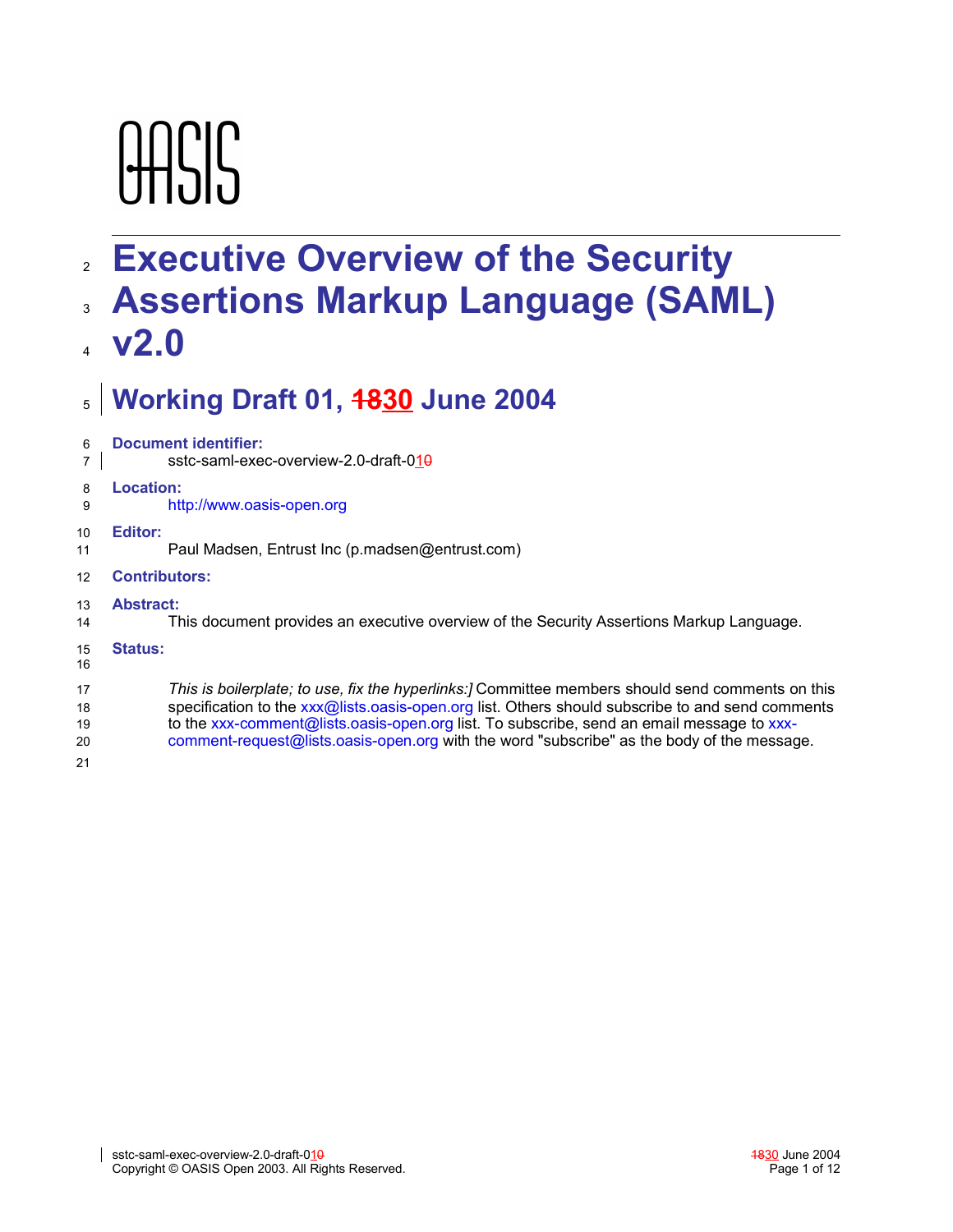# **Table of Contents**  $22$

| 23 |  |
|----|--|
| 24 |  |
| 25 |  |
| 26 |  |
| 27 |  |
| 28 |  |
| 29 |  |
| 30 |  |
| 31 |  |
| 32 |  |
| 33 |  |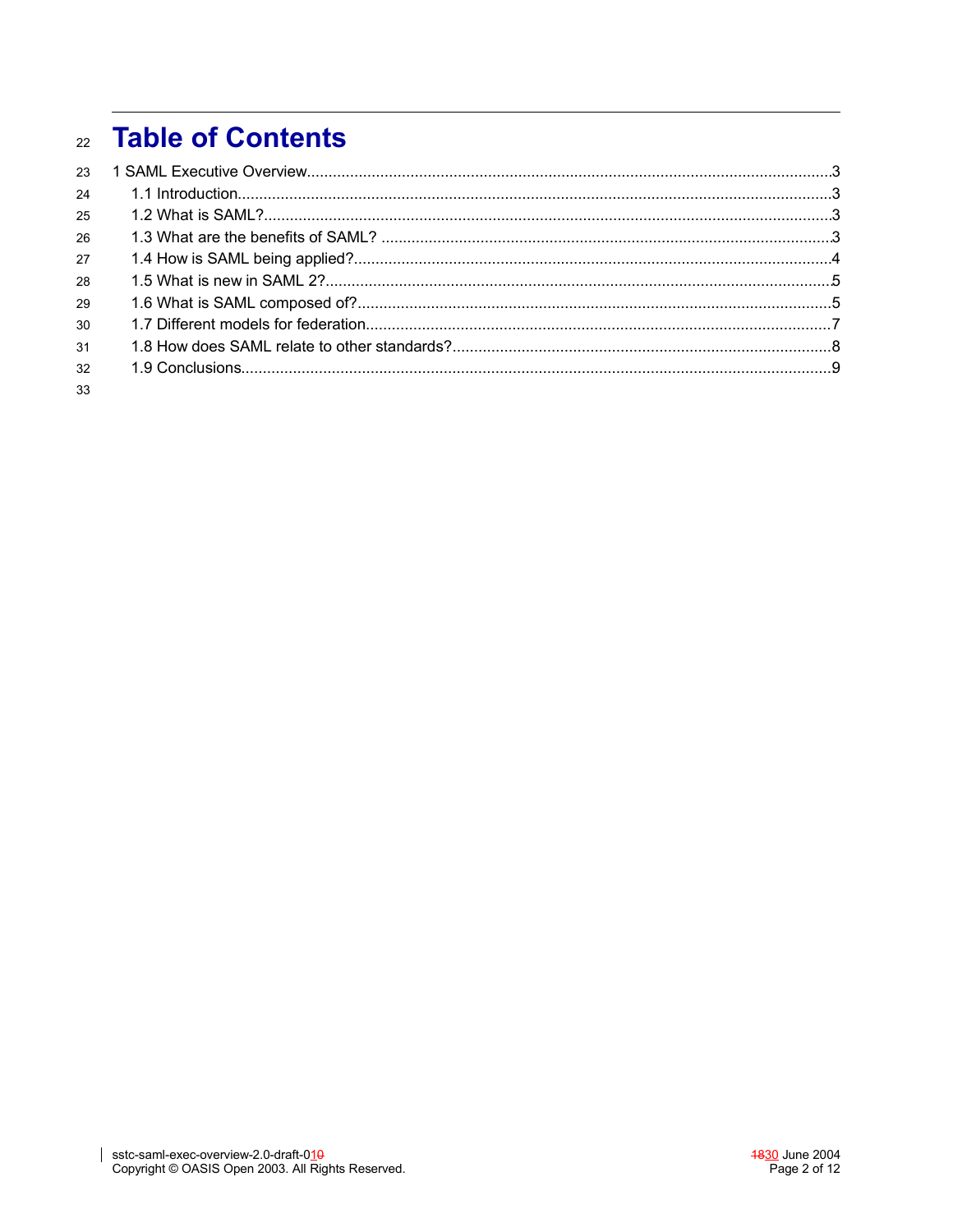## **1 SAML Executive Overview**  $34$

#### **1.1 Introduction** 35

Both browser & Web Services transactions blur the boundaries that separate business partners by the flow of application data across them. So too must identity management mechanisms - identity must flow across these boundaries as well, accompanying the fundamental transaction data. 36 37 38

39

Traditional authentication systems have required enterprises to maintain a one-to-one mapping of identity within their business systems for their customers, suppliers, and partners. In this model of identity management, customer identity data must be registered and maintained within the enterprise's electronic 40 41 42

- authentication databases. 43
- 44

This model, with this relatively tight coupling of identity data between business partners, does not easily scale to support today's dynamic business relationships. To support today's distributed transactions, what is needed are standardized mechanisms and syntax for the communication of identity information between business partners in a secure manner. The Security Assertion Markup Language (SAML) defines just such a standard. 45 46 47 48 49

50

#### **1.2 What is SAML?** 51

52

The Security Assertions Markup Language (SAML), developed by the Security Services Technical Committee of the Organization for the Advancement of Structured Information Standards (OASIS)., is an XML-based framework for communicating user authentication, entitlements and attribute information. As its name suggests, SAML will allow business entities to make assertions regarding the identity, attributes, and entitlements of a subject to other entities, which may be a partner company, another enterprise application etc. SAML is a flexible and extensible protocol designed to be used by other by other standards.The Liberty Alliance, the Internet2 Shibboleth project, and OASIS Web Services Security (WS-Security) have all adopted SAML as a technological underpinning to varying degrees. SAML 1.0 became an OASIS standard in November 2002 (SAML 1.1 followed in September 2003) and has seen significant success within industry.- gaining momentum in financial services, higher education, government, and other verticals. SAML has been broadly implemented by all major Web access management vendors. SAML is also supported in major application server products and SAML support is also common among Web services management and security vendors. 53 54 55 56 57 58 59 60 61 62 63 64 65 66 67 68

SAML 2.0 builds on that success. 69

#### **1.3 What are the benefits of SAML?** 70

- The benefits of SAML include: 71
- 72
- **Platform neutral** SAML abstracts the security framework away from particular vendor implementations and architectures. 73 74
- Loose coupling of directories SAML does not require user information to be maintained and synchronized between directores. 75 76
- **Imp roved Online Experience for end-users** –SAML authentication assertions enables single sign-on by allowing users to authenticate at an identity provider and then access services/resources at service 77 78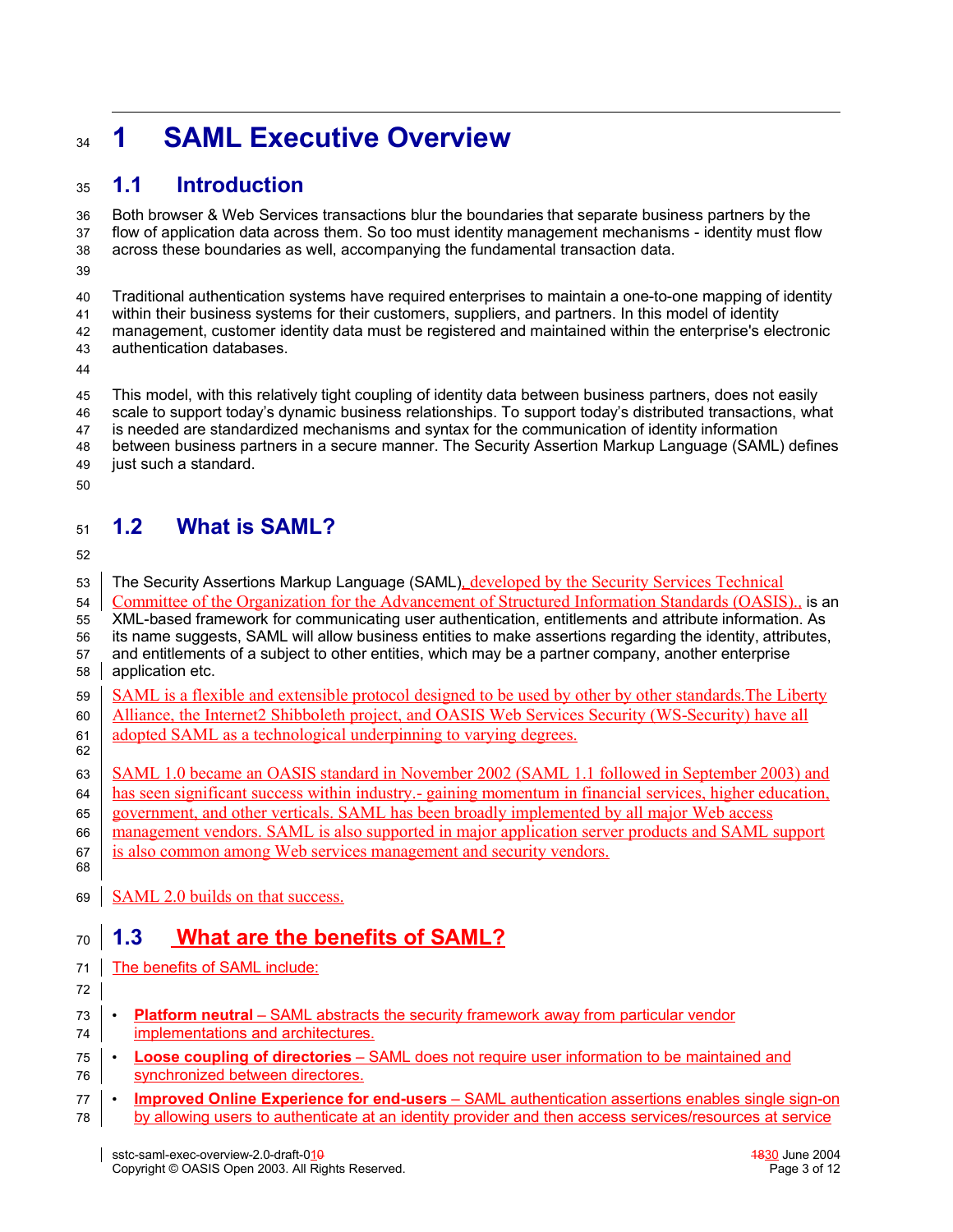- providers without additional authentication 79
- **Reduced administrative costs for service providers** use of SAML for federation between identity domains can reduce the cost of maintaining account information (e.g. username & password).This  $80$ 81
- burden is placed on the identity provider. 82
- **Risk transference** SAML can act to push responsibility for proper management of identities to the identity provider, which is more often compatible with its business model than that of a service provider. 83 84

#### **1.4 How is SAML being applied?** 85

As befits a general framework for communicating security and identity information, SAML is being applied 86

in a number of different manners, a number of which are presented here. 87

#### **Web SSO** 88

In Web Single Single-On, a user authenticates to one web site and then, without additional authentication, 89

is able to access some personalized or customized resources at another site. SAML enables Web SSO 90

through the communication of an authentication assertion from the first site to the second which, if 91

confident of the origin of the assertion, can choose to log in the user as if they had authenticated directly. 92

- 93
- The basic SSO model is shown in the diagram below. A principal authenticates at the Ildentity provider 94
- and is subsequently appropriately recognized as (and given corresponding access/service) at the Service provider. 95
- 96 97



#### **Securing Web Services** 99

SAML Assertions can be used as Security Tokens within SOAP Header blocks in order to carry security and identity information between actors in web service transactions. The SAML Token Profile of the OASIS WS-Security TC specifies how SAML assertions should be packaged into the WS-Security <Security> element in an interoperable manner. The Liberty Alliance's ID-Web Service Framework also uses SAML assertions as the base security token format for enabling secure & privacy respecting access to identity-based web services. 100 101 102 103 104 105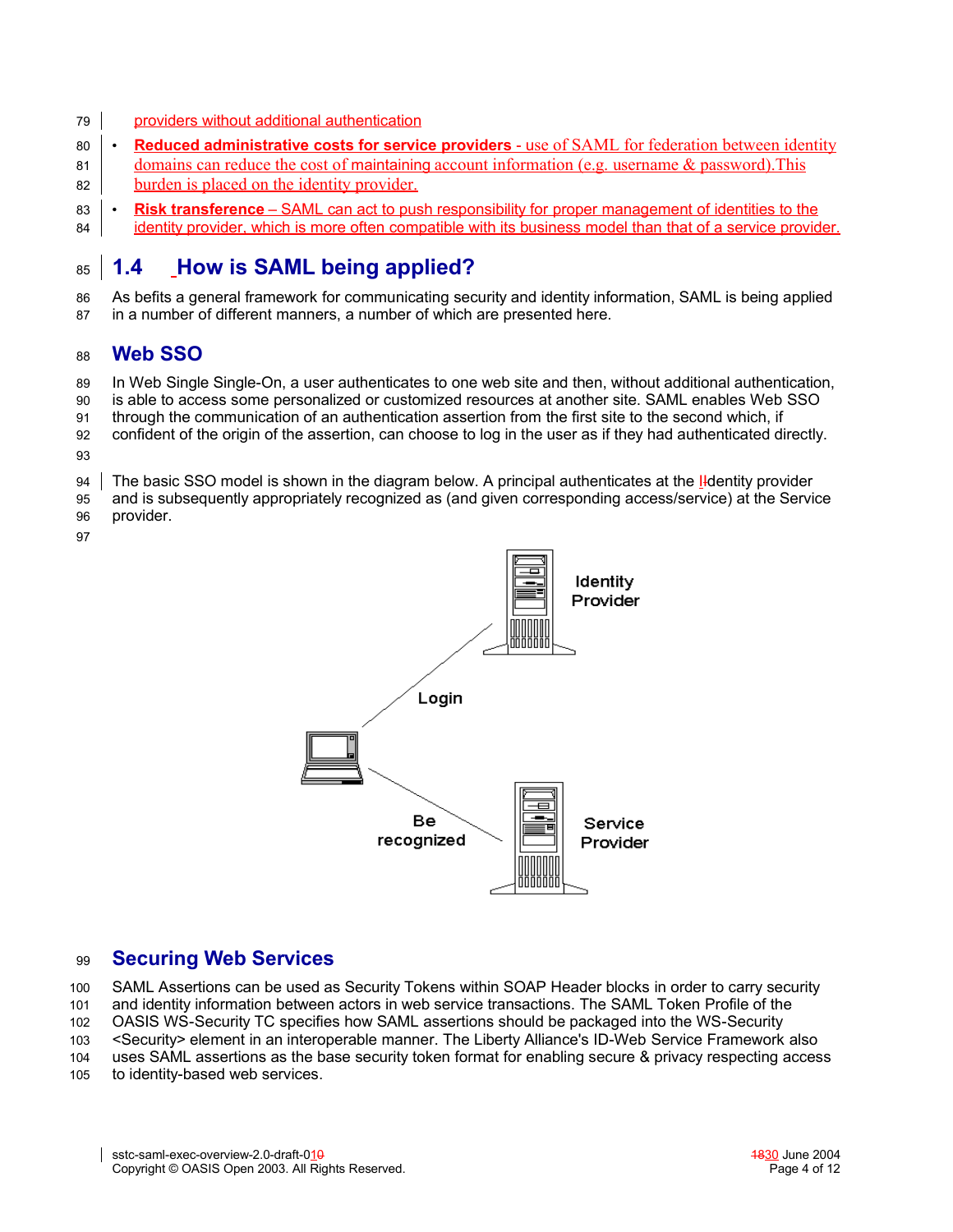#### **Attribute-based Authorization** 106

Similar to the Web SSO scenario, the Attribute-based Authorization model has one web site 107

communicating identity information about a principal to another web site in support of some transaction 108

that principal is attempting to perform there. However, unlike the SSO scenario, the nature of the 109

information is not an authentication assertion (i.e. that the principal authenticated at a certain time) but 110

rather some other characteristic of the principal (e.g. their roles in a B2B scenario). The Attribute-based 111

- authorization model is important when the individuals particular identity is either not important or should 112 113
- not be shared (for privacy reasons).

#### **1.5 What is new in SAML 2?** 114

- Federation & pseudonyms 115
- **Session management** 116
- **Devices**  $117 \cdot$
- Attribute Profiles  $118$

#### **1.6 What is SAML composed of?** 119

SAML is composed of a number of distinct (but interrelated) components. 120

#### **Assertions** 121

An assertion is a package of information that supplies one or more statements made by a SAML authority. SAML defines three different kinds of assertion statement that can be created by a SAML authority. 122 123

- 124
- **Authentication:** The specified subject was authenticated by a particular means at a particular time. 125
- **Attribute:** The specified subject is associated with the supplied attributes. 126
- **Authorization Decision:** A request to allow the specified subject to access the specified resource has been granted or denied. 127 128
- 129
- The outer structure of an assertion is generic, providing information that is common to all of the 130

statements within it. Within an assertion, a series of inner elements describe the authentication, attribute, authorization decision, or user-defined statements containing the specifics. The diagram below illustrates the high-level structure of a SAML authentication assertion. 131 132 133

- 134
- 135

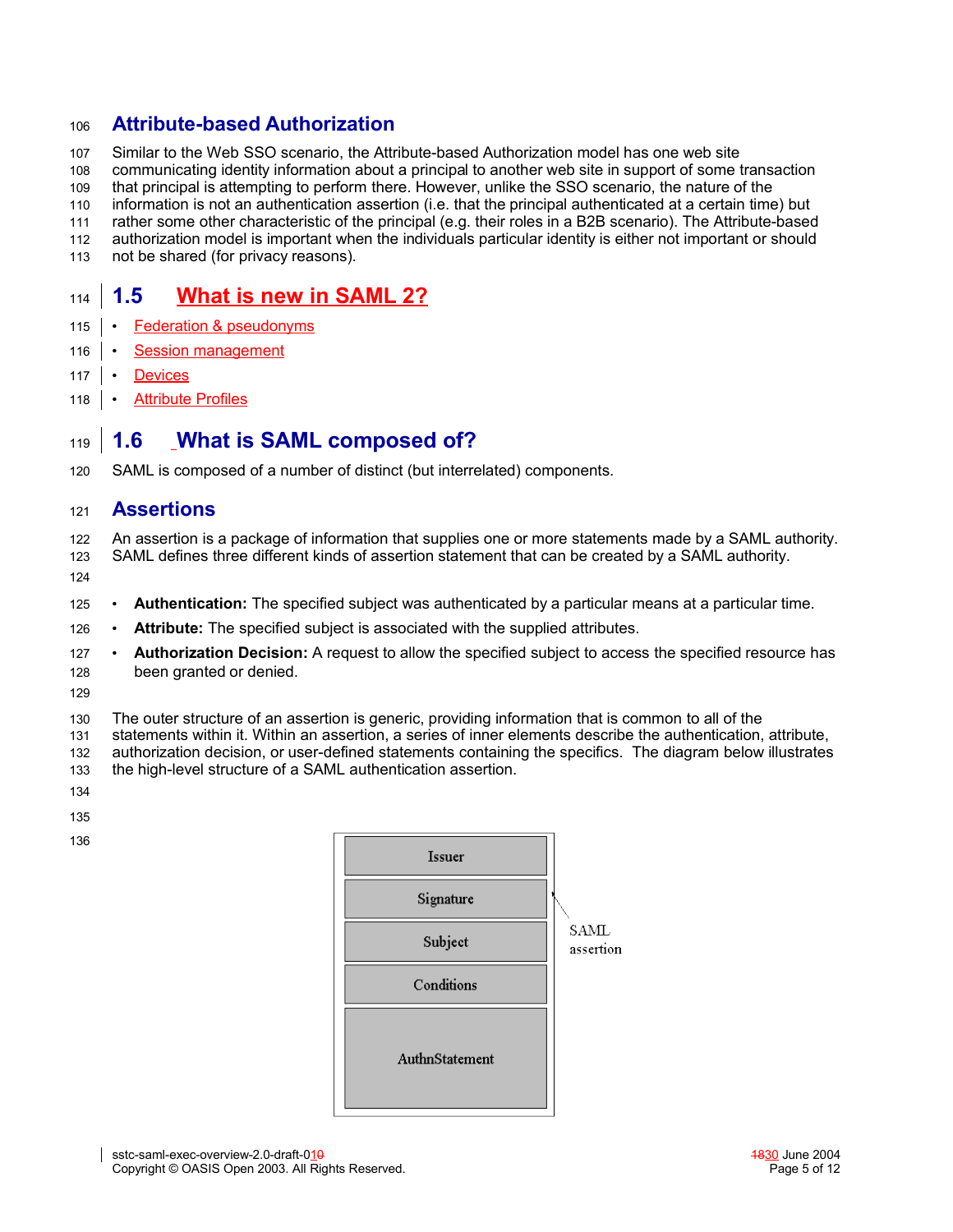#### **Protocols** 137

138

SAML defines a number of different (generally) request/response protocols, including allowing providers to: 139 140

141

- Request one or more assertions (includes a direct request of the desired assertions, as well as querying for assertions that meet particular criteria) 142 143
- Request that a principal be authenticated with the corresponding assertion returned 144
- Request that a name identifier be registered 145
- Request that a federation be terminated 146
- Retrieve a protocol message that has been requested by means of an artifact 147
- Request a near-simultaneous logout of a collection of related sessions ("single logout") 148
- Request a name identifier mapping 149

150

#### **Bindings** 151

Mappings from SAML request-response message exchanges into standard messaging or communication 152

protocols are called SAML protocol bindings. For instance, the SAML SOAP Binding defines how SAML 153

protocol messages can be communicated within SOAP messages whilst the SAML URI Binding defines 154

how SAML protocol messages can be communicated through URI resolution 155

#### **Profiles** 156

157

Generally, a profile of SAML defines constraints and/or extensions in support of the usage of SAML for a particular application – the goal to enhance interoperability by removing some of the flexibility inevitable in a general usage standard. For instance, the Web Browser SSO Profile specifies how SAML authentication assertions are communicated between an identity provider and service provider to enable Single Sign-On for a browser user. The web user authenticates (or has already authenticated) to the identity provider, which then produces an authentication assertion which, on being delivered to the service provide, allows that service provider to establish a security context for the web user. 158 159 160 161 162 163 164

165

The Web Browser SSO Profile details how to use the SAML Authentication Request/Response protocol in conjunction with different combinations of the HTTP Redirect, HTTP POST, HTTP Artifact, and SOAP bindings. Two different combinations are shown in the diagram below. In the top diagram, both the AuthnRequest and the subsequent response are sent using the HTTP POST Binding. In the bottom diagram, the AuthnRequest is sent using the HTTP POST Binding, the Response however uses a combination of the HTTP Artifact & SOAP Bindings. 166 167 168 169 170 171 172

173

174

175

- 177
- 178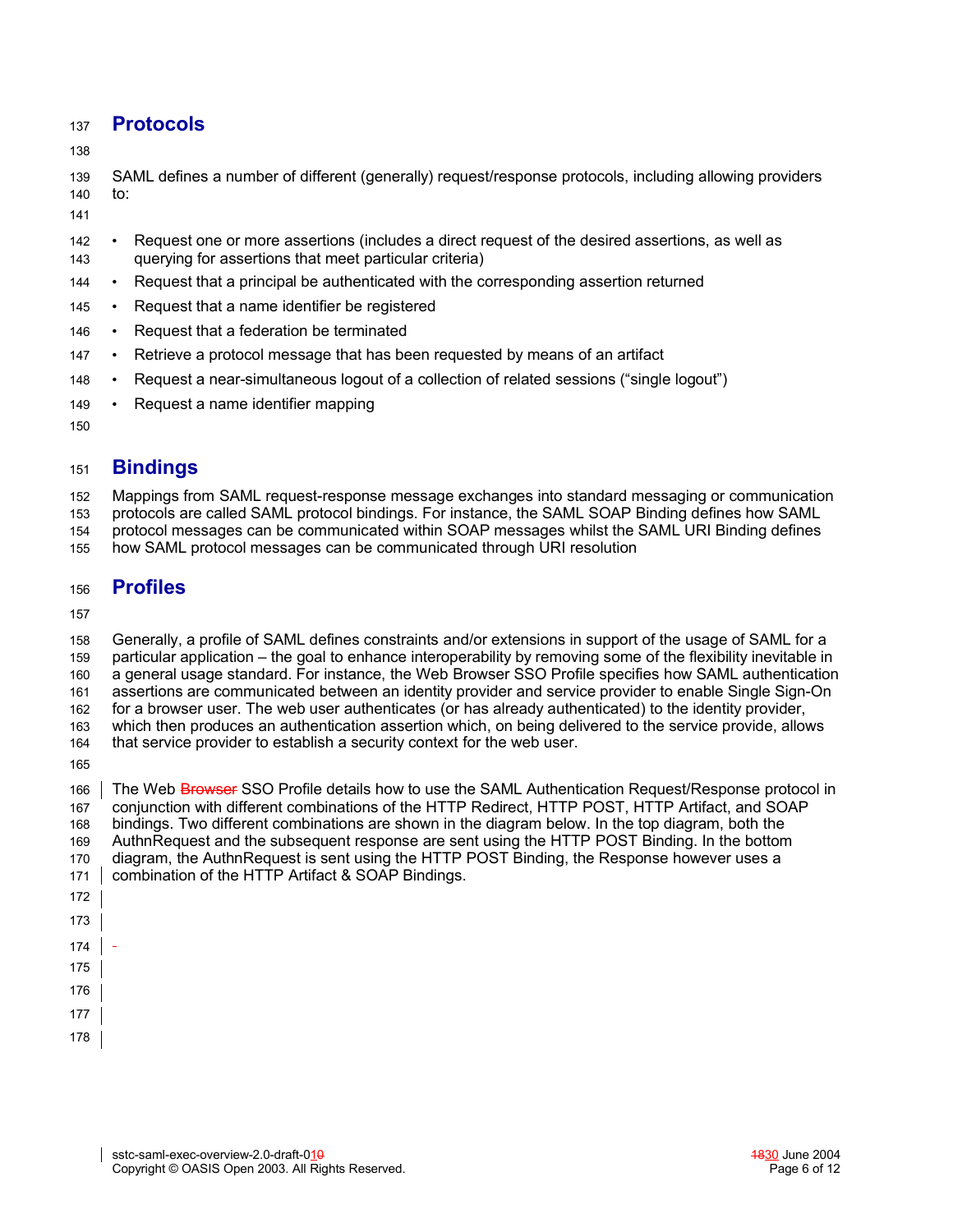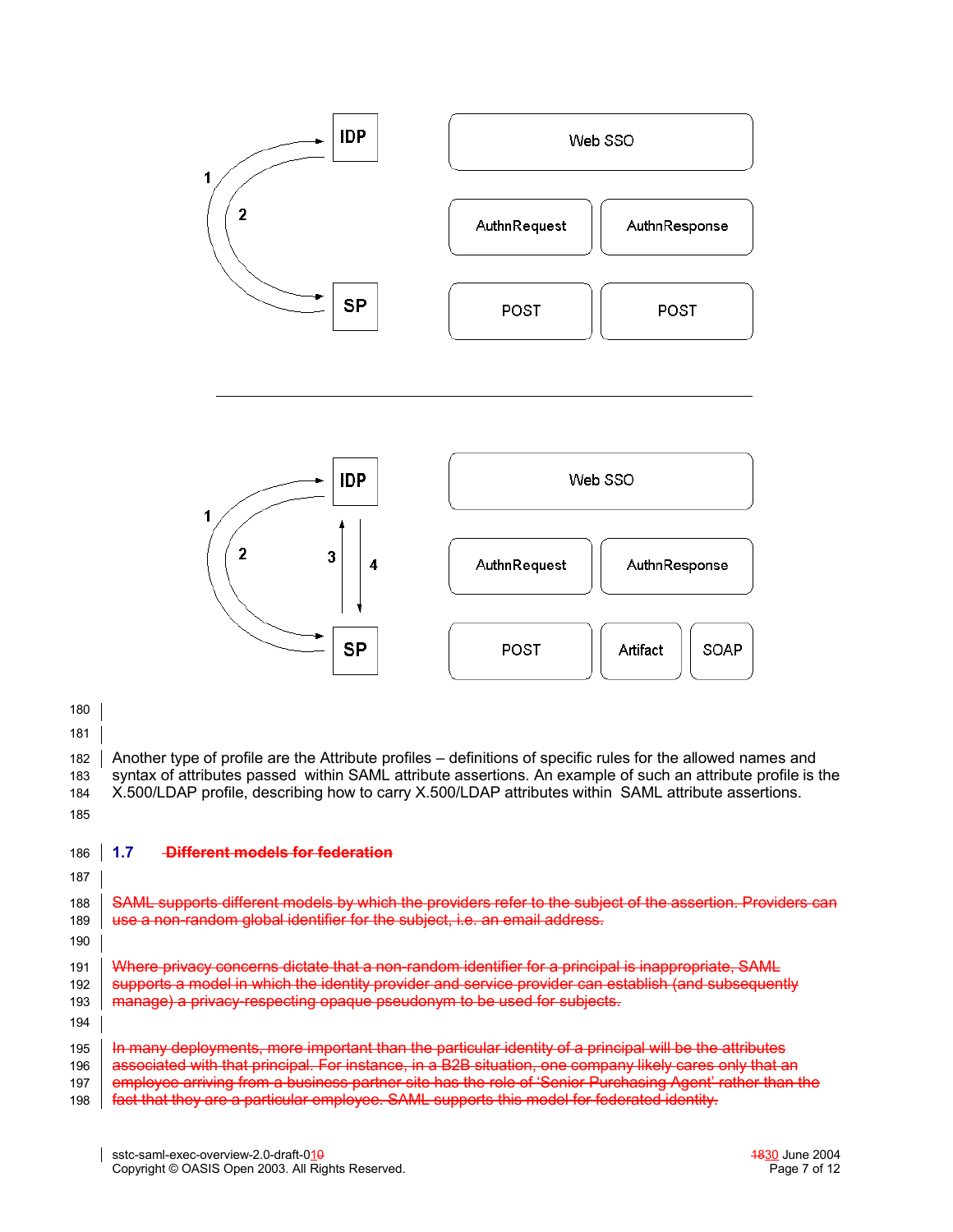#### **1.8 How does SAML relate to other standards?** 199

#### **Liberty Alliance** 200

The Liberty Alliance is an industry consortium defining standards for federated identity – including enabling simplified sign-on through federated network identification using current and emerging network access devices, and (ii) support and promote permission-based attribute sharing to enable a user's choice and control over the use and disclosure of his/her personal identification. 201 202 203 204

Liberty had defined its ID-Federation Framework on the base provided by SAML 1, layering additional functionality on top. Recognizing the value of a single standard for federated SSO, the Alliance submitted v1.2 of the ID-FF 1.2 into the SAML TC as input for SAML 2. 205 206 207

Liberty's ID-Web Services Framework, a platform for permissions based identity services securing web 208

services, continues to evolve within the Liberty Alliance. Liberty ID-WSF uses SAML assertions as the 209

security token format by which the authentication & authorization information associated with the various web service actors is communicated amongst them. 210 211

#### **XACML** 212

? 213

#### **WS-Security** 214

WS-Security is a OASIS standard that specifies SOAP security extensions providing data integrity and 215

confidentiality. WS-Security defines a framework for securing SOAP messages- the specifics defined in 216

profiles determined by the nature of the security token used to carry identity information. So, for instance, 217

there are different profiles of WS-Security for the three different security token formats of X.509 218

certificates, Kerberos tickets, and SAML assertions. 219

220

SAML also points to WS-Security as an approved mechanism for securing SOAP messages carrying 221

SAML protocol messages and assertions. 222

223

The following diagram illustrates the relationship between SAML and other components in the web services standards stack .... 224 225

226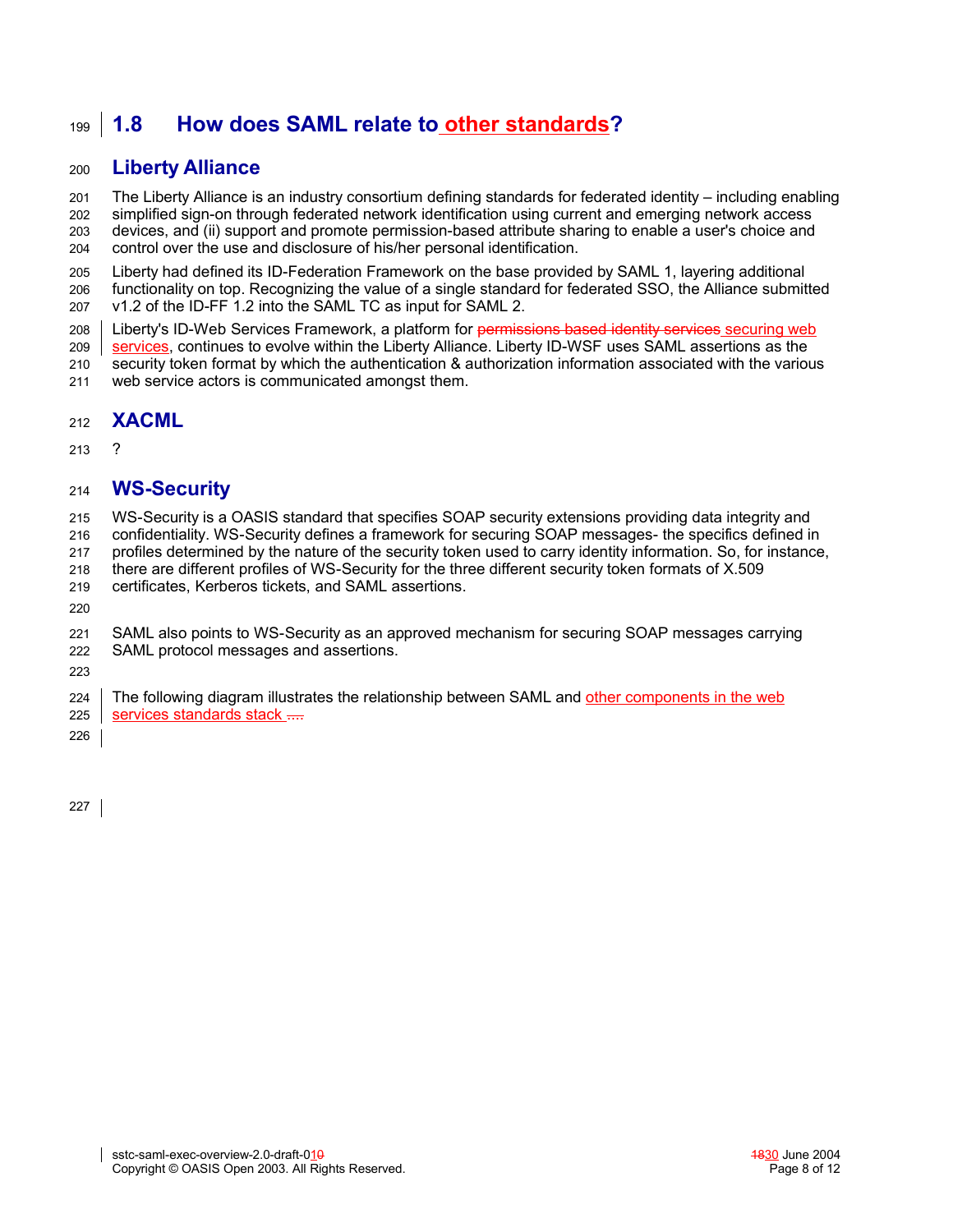

#### **1.9 Conclusions** 228

229

A federated identity is one that is both *portable* and *potable*, ie it can be used and understood across autonomous domains or business boundaries. Effective identity federation can benefits both users and enterprises - providing principals with a smooth, cross-domain browsing experience through SSO and allowing enterprises to make available its resources to a class of users without the associated administrative costs. 230 231 232 233 234

235

SAML is the core standard for federated identity. By defining standardized mechanisms for the 236

communication of security & identity information between business partners, SAML makes federated 237

identity, and the cross-domain transactions that it enables, a reality. 238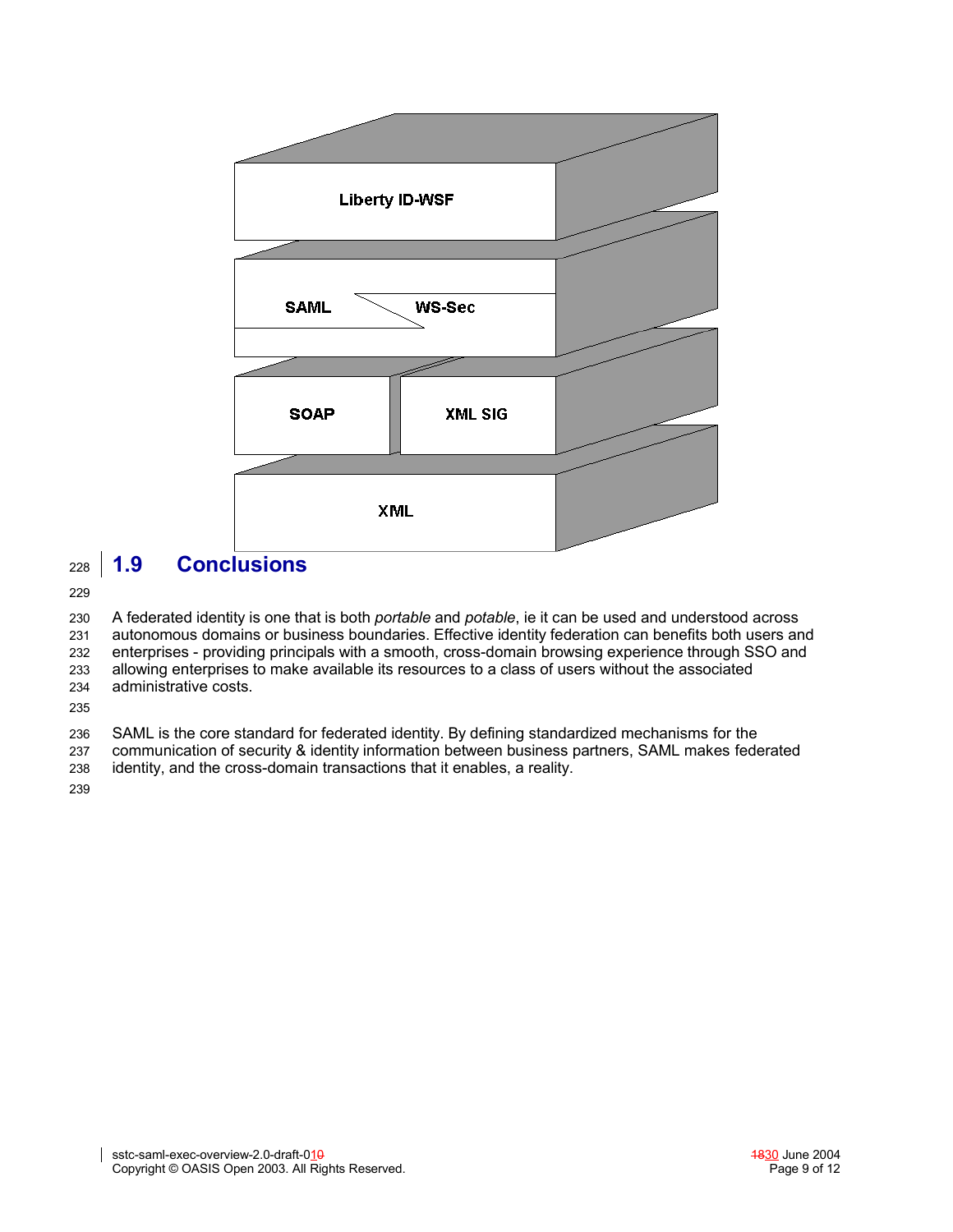#### **A. Acknowledgments** 240

The editors would like to acknowledge the contributions of the OASIS SSTC Technical Committee, whose voting members at the time of publication were: 241 242

- Conor P. Cahill, AOL, Inc. 243
- Hal Lockhart, BEA 244
- Gavenraj Sodhi, Computer Associates 245
- Tim Alsop, CyberSafe 246
- John Hughes, Entegrity Solutions 247
- Paul Madsen, Entrust (editor) 248
- Miguel Pallares, Ericsson 249
- Irving Reid, Hewlett-Packard Company 250
- Paula Austel, IBM 251
- Maryann Hondo, IBM 252
- Michael McIntosh, IBM 253
- Anthony Nadalin, IBM 254
- Scott Cantor, Individual 255
- Bob Morgan, Individual 256
- Prateek Mishra, Netegrity (co-chair) 257
- Peter Davis, Neustar 258
- Frederick Hirsch, Nokia 259
- John Kemp, Nokia 260
- Nicholas Sauriol, Nortel 261
- Charles Knouse, Oblix 262
- Steve Anderson, OpenNetwork 263
- Darren Platt, Ping Identity 264
- Jim Lien, RSA Security 265
- John Linn, RSA Security 266
- Rob Philpott, RSA Security (co-chair) 267
- Dipak Chopra, SAP 268
- Jahan Moreh, Sigaba 269
- Bhavna Bhatnagar, Sun Microsystems 270
- Jeff Hodges, Sun Microsystems 271
- Eve Maler, Sun Microsystems 272
- Ron Monzillo, Sun Microsystems 273
- Mike Beach, The Boeing Company 274
- Greg Whitehead, Trustgenix 275 276
- 277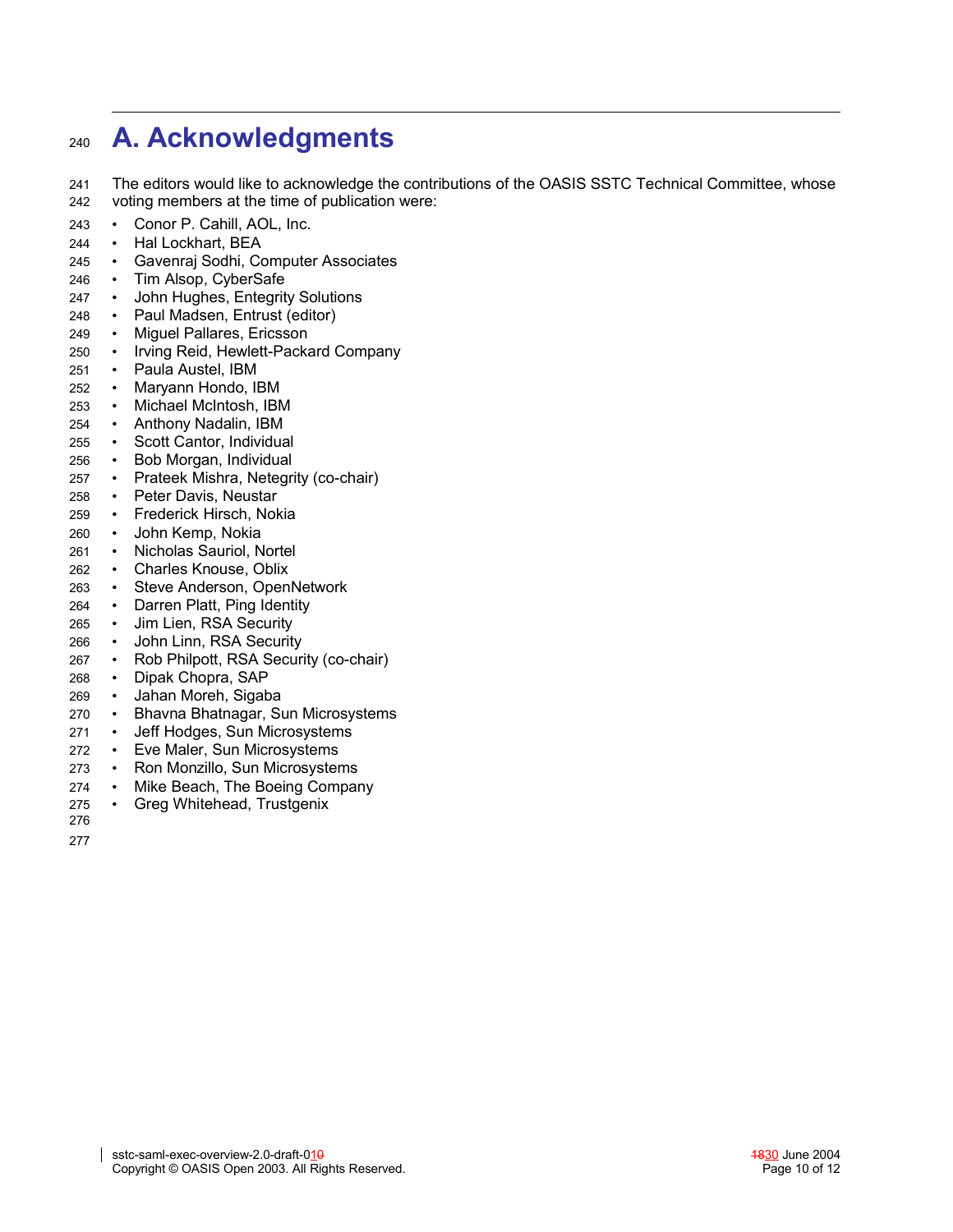# **B. Revision History** 278

279

| <b>Rev</b> | <b>Date</b> | By Whom                   | What                                                                                                                                                              |
|------------|-------------|---------------------------|-------------------------------------------------------------------------------------------------------------------------------------------------------------------|
| 00         |             | 18 Jun 2004   Paul Madsen | Initial draft.                                                                                                                                                    |
| 01         | 30 Jun 2004 | Paul Madsen               | <b>Exapnded on What is SAML section, Added Benefits</b><br>section, New Stack diagram, New 'Whats new in SAML<br>2' section, removed section on federation models |
|            |             |                           |                                                                                                                                                                   |
|            |             |                           |                                                                                                                                                                   |